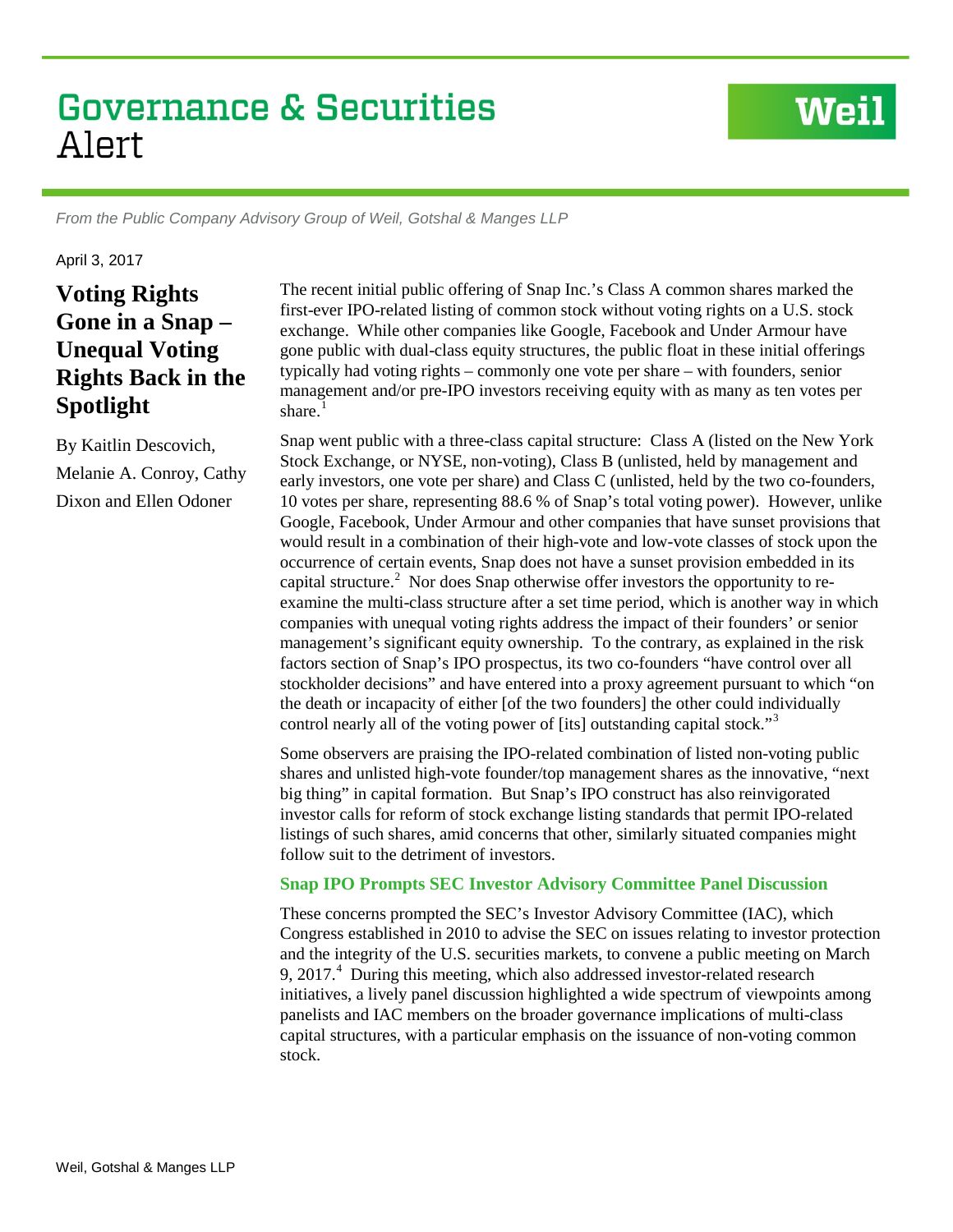SEC Commissioner Kara Stein, who was present for the panel discussion on multi-class capital structures, offered some words of caution in opening remarks to the meeting: "Voting rights have been a foundational component of sound corporate governance. Unequal voting rights present complex and new issues that need to be understood and addressed. We also must be mindful of the precedent being created. . . . The current structure is premised on taking an investor's capital, while giving that investor the rights that help to hold a company's management accountable in the use of that capital."<sup>[5](#page-5-4)</sup>

At the outset of the panel discussion of multi-class shareholder voting rights, IAC Chair Kurt Schacht, Managing Director of the CFA Institute, expressed the IAC's interest in monitoring whether Snap's capital structure will be replicated by other IPO issuers, then went on to outline the core question for debate by panel members: are multi-class capital structures with non-voting stock a "slap in the face of corporate governance," or are such structures instead harbingers of future "market efficiency?" Panelists David Berger, a partner at Wilson Sonsini Goodrich & Rosati; Ken Bertsch, the Executive Director of the Council of Institutional Investors (CII); Jill Fisch, a professor at the University of Pennsylvania Law School; and Rakhi Kumar, Head of ESG Investments and Asset Stewardship at State Street Global Advisors, presented their respective views on the pros and cons of unequal share voting rights, with a view to assisting the IAC in formulating recommendations to the SEC on whether and how (if at all) the agency should act in this area.

An advocate of multi-class capital structures for public companies, Mr. Berger suggested that the use of non-voting shares could offer a viable solution to the current "corporate governance misalignment" caused by what he characterized as excessive institutional shareholder demands for short-term gains at the expense of longer-term corporate profitability.<sup>[6](#page-5-5)</sup> While recognizing that "no-vote" capital structures ultimately might fail, he cautioned against the hasty imposition of a blanket prohibition (whether through the stock exchange listing standards or otherwise). Mr. Berger also predicted that IPOs of non-voting shares would represent a minority approach to correcting the perceived governance misalignment, stating that other, less restrictive innovations, such as tenure-based voting, were more likely to develop.

Speaking on behalf of institutional investors, Mr. Bertsch and Ms. Kumar maintained that non-voting public equity subverts the "one share, one vote" principle that enables unaffiliated shareholders to hold boards of directors accountable through the corporate electoral process, which they believe is fundamental to safeguarding minority shareholder rights.<sup>[7](#page-5-6)</sup> It is worth noting that CII and other members of the institutional investor community are encouraging the U.S. stock exchanges to tighten their listing standards to foreclose IPO listings of non-voting stock, or, in the absence of such action, for the SEC to revisit existing market rules governing the ability of publicly listed issuers to offer shares with no votes. CII also sent a letter to the Singapore Stock Exchange (SGX) urging it to preserve its existing "one share, one vote" standard for listed companies as SGX seeks public comment on a proposal to permit listed companies to have certain share classes with higher voting rights than others. Further, CII and institutional investors are approaching index fund providers in the United States and the United Kingdom to explore exclusion of non-voting common shares from major market indices.

Professor Fisch presented an academic perspective on the relative costs and benefits of dual class and non-voting shares, placing their evolution in historical context. Pointing out that both the markets and state corporate laws have yet to address this phenomenon, she noted the uncertainty regarding the SEC's authority to regulate shareholder voting rights, which traditionally have been the exclusive province of state corporate law. Professor Fisch warned that the SEC must tread a careful line as it assesses the appropriate balance in this area of at least two of its three key statutory mandates – protecting investors and promoting capital formation (with the third being the maintenance of fair, orderly and efficient securities markets).

The range of views expressed during the March 9 panel discussion has given the IAC much to ponder as it considers possible recommendations to the SEC. Some of the comments and questions posed by IAC members during this discussion offer some insight into the thinking of individual members. For example, Elisse Walter, former SEC Chair and current IAC member, expressed skepticism at the suggestion that the SEC should rely on the U.S. stock exchanges to ensure the protection of investors in light of the multi-class capital structures now permitted. IAC member and Harvard Law School Professor John Coates observed that the Snap IPO should inspire institutional investors to exert market power by promoting the development of alternative indices that distinguish between single-class and multi-class stocks. He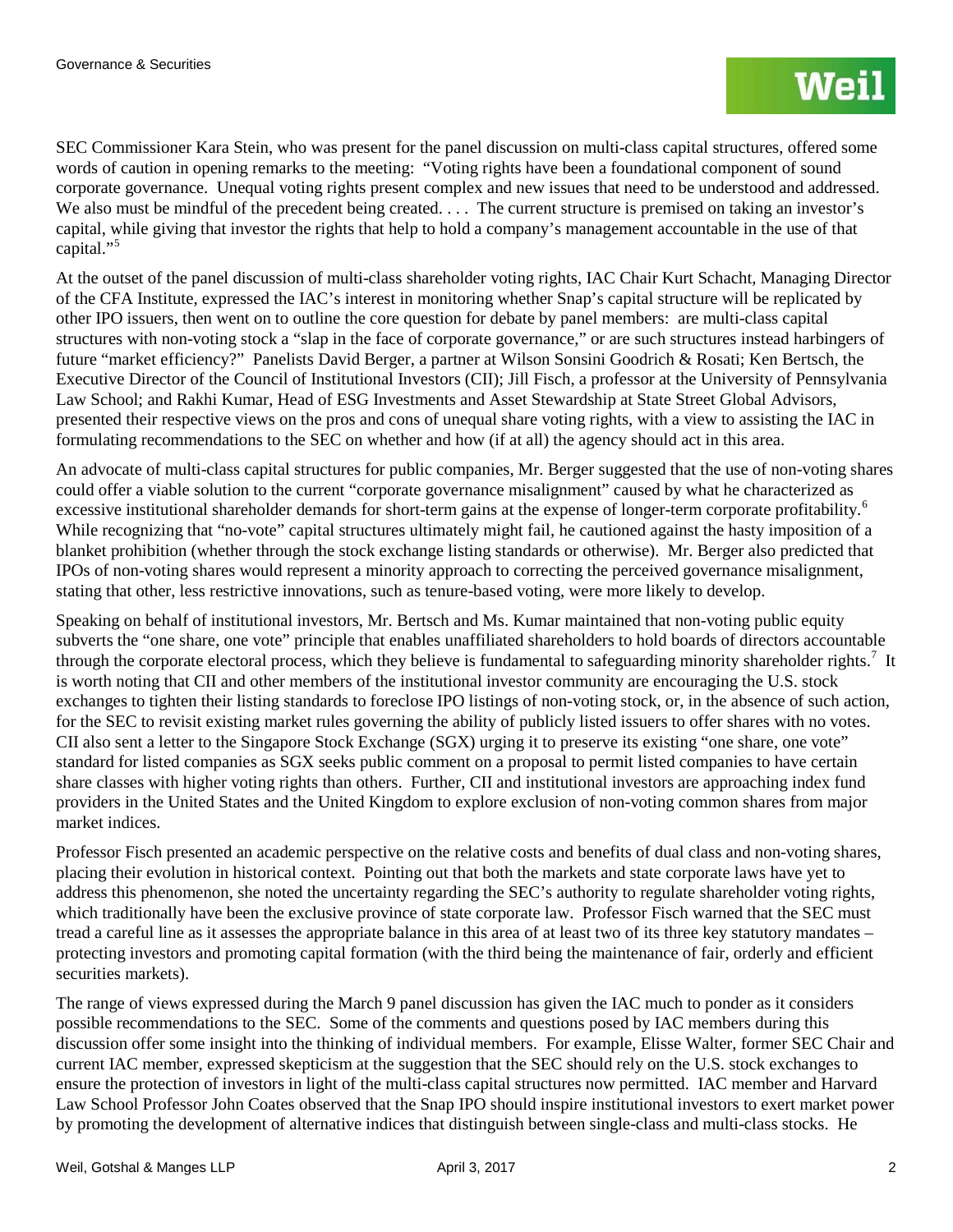noted that such "self-help" measures could prompt the capital market participants to impose a price discount as the tradeoff for the increased investment risks inherent in low-voting and non-voting stock.

Finally, IAC member Anne Simpson, the Investment Director, Sustainability at CalPERS, characterized non-voting public equity as "junk equity," and rejected as absurd the notion that it represents a market innovation that could operate to enhance corporate performance for the benefit of minority common stockholders. Ms. Simpson emphasized that the SEC's disclosure regime relies on fully informed investors to hold boards and management accountable through the exercise of the shareholder franchise. Without proxy voting rights, in her view, non-affiliated investors have no alternatives but to "sell or sue."

### **How We Got Here – Might History be Repeated?**

In the early twentieth century, multi-class capital structures that included non-voting shares were prevalent in the United States. That changed in 1926, when under public pressure in response to the listing of non-voting common stock by the Dodge Brothers Company, the NYSE promised to give more attention to shareholder voting rights when reviewing listing applications. In 1940, the NYSE adopted a "one-share, one-vote" listing standard that applied to new listings of all common equity — whether effected pursuant to an IPO or otherwise (with some exceptions).

Although the American Stock Exchange (AMEX) and Nasdaq permitted multi-class shares, with AMEX, in particular, attracting listings of prominent family-owned media companies,<sup>[8](#page-5-7)</sup> the NYSE retained its "one-share, one-vote" listing standard until 1984. That year, the NYSE imposed a four-year moratorium on this standard, which culminated in the exchange's submission of a proposal to the SEC that would have relaxed existing restrictions on equity listings by companies with multi-class share structures. During the moratorium, 46 NYSE-listed companies either issued voting stock with limited rights or amended their charters to permit the issuance of multiple classes of common stock having different voting rights.

The SEC ultimately rejected the NYSE's proposal and instead promulgated Rule 19c-4 in 1988, which barred national securities exchanges from listing the stock of any issuer that took any action "with the effect of nullifying, restricting or disparately reducing the per share voting rights of existing common stockholders."<sup>[9](#page-5-8)</sup> Almost immediately, new Rule 19c-4 became the subject of intense academic, market and political debate, and its validity was challenged in federal court on the ground that the SEC had exceeded its rulemaking authority under several provisions of the Securities Exchange Act of 1934. In 1990, the U.S. Court of Appeals for the D.C. Circuit struck down the rule as beyond the SEC's delegated authority in its *Business Roundtable* decision. Specifically, the Court of Appeals found that "the Exchange Act [could not] be [understood] to include regulation of an issue that is so far beyond matters of disclosure (such as are regulated under Sec. 14 of the Act), and of the management and practices of self-regulatory organizations, and that is concededly a part of corporate governance traditionally left to states."<sup>[10](#page-5-9)</sup>

In the aftermath of the *Business Roundtable* decision, both the NYSE and Nasdaq decided to adopt their own policies on shareholder voting rights. These policies generally granted companies wide latitude to structure disparate voting rights for multiple classes of common stock at the time of initial listing pursuant to an IPO but, much like former Rule 19c-4, set limitations on subsequent actions that reduced or restricted rights of existing public stockholders.<sup>[11](#page-5-10)</sup>

Beginning with Google, Inc. (now Alphabet, Inc.) in 2004, IPOs with multi-class capital structures have become more commonplace. Many companies, not just in the tech sector, followed suit – including Facebook, Alibaba, Manchester United, LinkedIn, Groupon, Yelp, Zynga, Square, First Data, Zillow, Under Armour and Shake Shack.<sup>12</sup> In each of these offerings, public shareholders were offered low-voting shares that were listed on a U.S. stock exchange, with certain insiders holding unlisted high-voting shares. Either at the time of the IPO, or subsequently, some of these companies adopted "sunset" provisions that limited the lifespan of high-voting shares by setting an expiration date, at which time the multiple share classes would merge into a single class with one vote per share. Other companies have required the holders of low-voting common shares to periodically approve the multi-class structure after the IPO-related listing.

Certain companies have undertaken follow-on issuances of non-voting common stock that have attracted considerable negative publicity and, in some cases, shareholder litigation. For example, Google and Under Armour settled lawsuits in 2013 and 2015, respectively, challenging their non-voting share issuances on the ground that the board of directors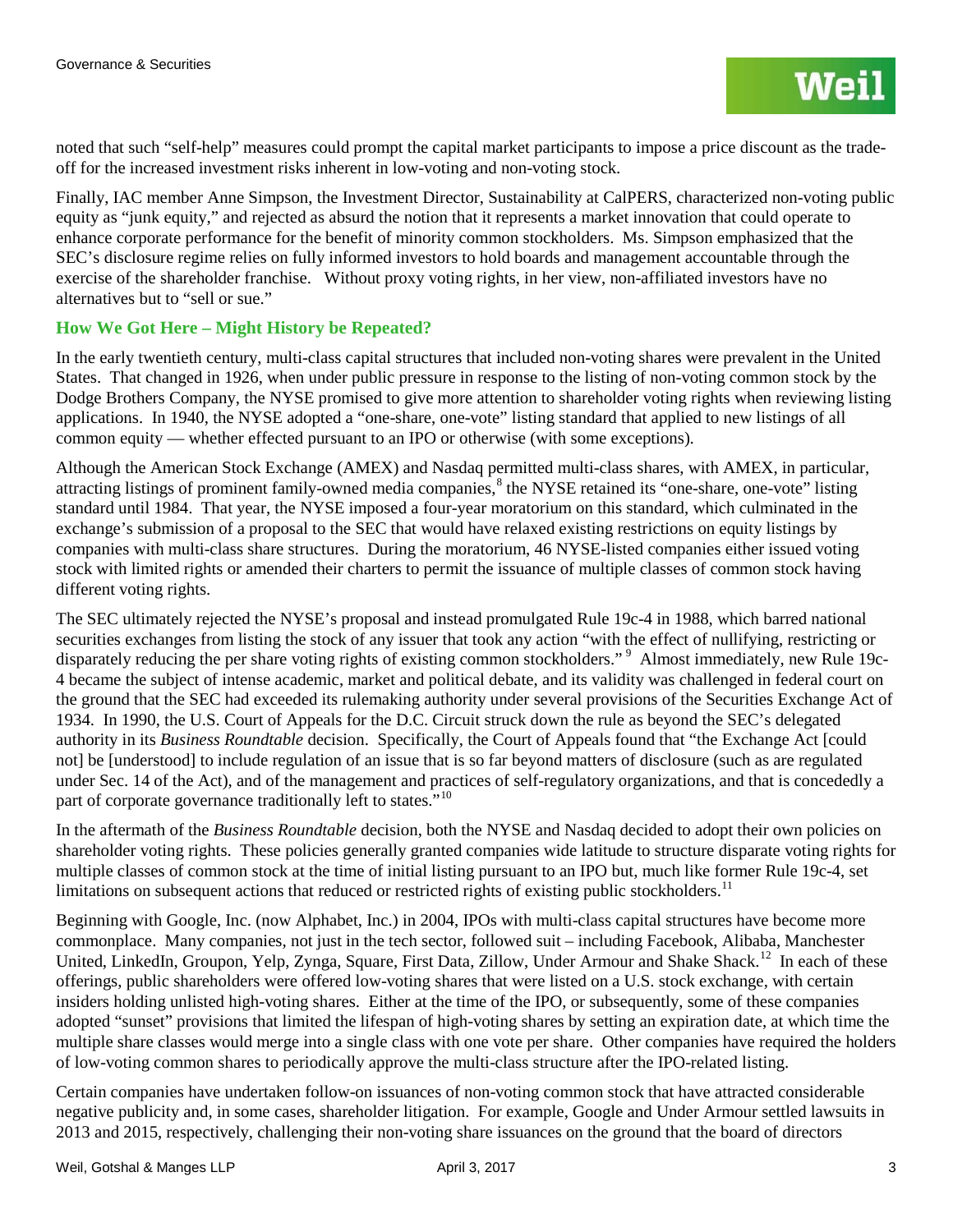breached its fiduciary duties by authorizing these issuances giving company founders greater control.<sup>[13](#page-5-12)</sup> Litigation involving Facebook is set to go to trial in Delaware Chancery Court later this year, notwithstanding a shareholder vote in 2016 approving the company's proposal to issue a new class of non-voting stock pursuant to a two-for-one dividend to existing shareholders. $14$ 

## **Predicting the Post-Snap Future**

Only time will tell whether the Snap IPO and accompanying listing of non-voting common stock represents an aberration, or instead is the first in a series of similar capital-raising transactions. Given the agency's experience with former Rule 19c-4 and the current de-regulatory environment, a direct SEC response to investor concerns with respect to non-voting common stock appears unlikely – regardless of what the IAC ultimately recommends. In this connection, SEC Chair nominee Jay Clayton indicated during his recent Senate confirmation hearing that he favored removing unnecessary regulatory costs associated with capital raising in the U.S. securities markets, while declining to express any view on Snap's IPO-related issuance of non-voting stock.<sup>[15](#page-5-14)</sup> Should a similar transaction be launched by another "unicorn" issuer in the foreseeable future, we would expect the SEC to respond much as it did in the context of the Snap IPO – through the Division of Corporation Finance's review and comment on the sufficiency of risk disclosures in the IPO registration statement.

Companies considering the issuance of new non-voting common stock should keep in mind the consequences, in an M&A litigation context, of eliminating the potentially mitigating effect of shareholder approval on the standard of review and burden of proof under state corporate law. Another open question is whether the concept of "materiality" for the purposes of the antifraud provisions of the federal securities laws and/or state corporate law might be affected as applied to disclosure-based shareholder claims by holders of non-voting stock. In light of these and other intriguing questions triggered by the Snap IPO, we recommend monitoring the outcome of the Facebook litigation as well as any significant SEC or market responses to issuances of publicly traded non-voting stock in IPOs or follow-on transactions.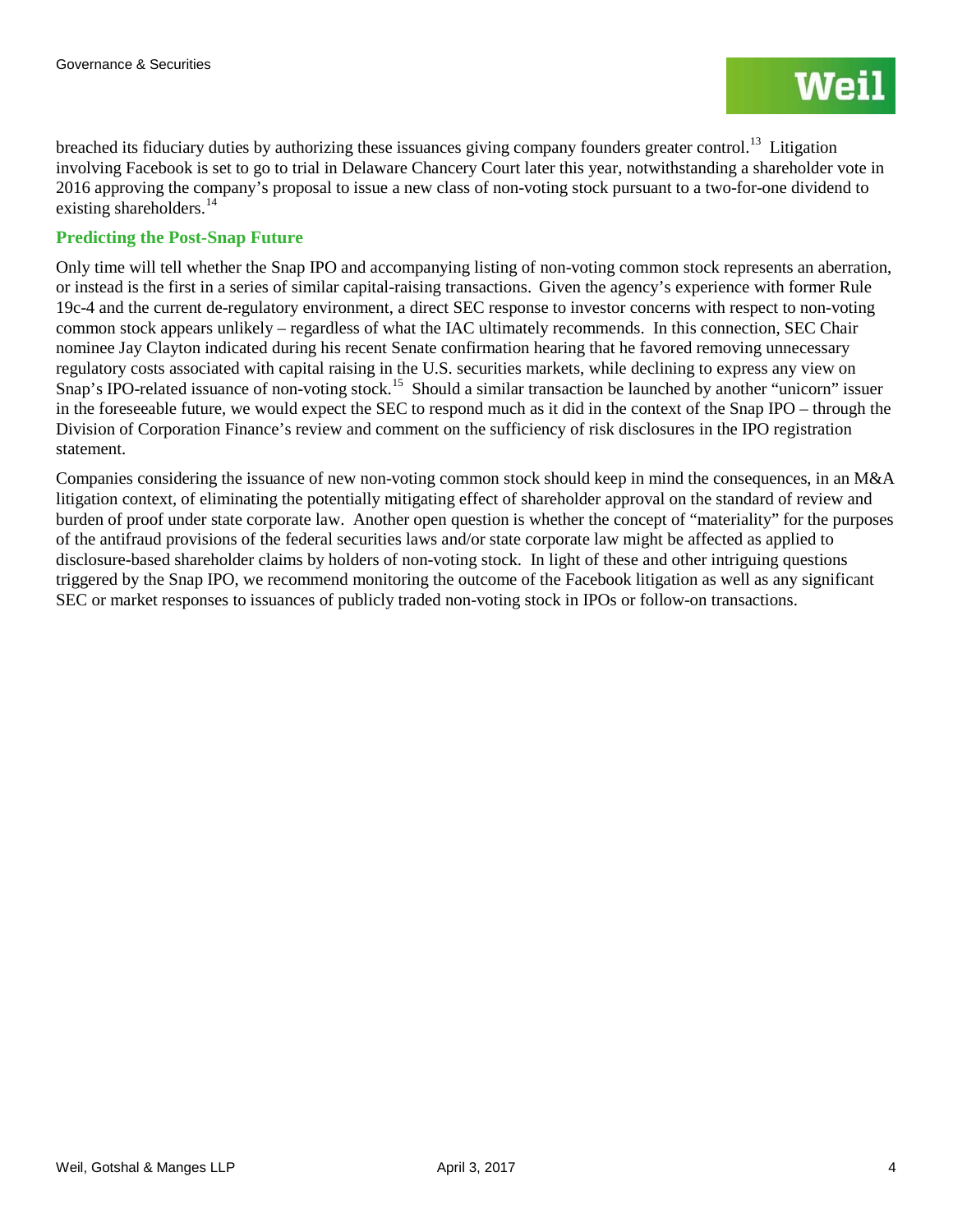#### **\* \* \***

Please contact any member of Weil's Public Company Advisory Group or your regular contact at Weil, Gotshal & Manges LLP:

| Howard B. Dicker   | <b>View Bio</b> | howard.dicker@weil.com     | +1 212 310 8858   |
|--------------------|-----------------|----------------------------|-------------------|
| Catherine T. Dixon | <b>View Bio</b> | cathy.dixon@weil.com       | $+1$ 202 682 7147 |
| Lyuba Goltser      | <b>View Bio</b> | lyuba.goltser@weil.com     | $+1$ 212 310 8048 |
| Adé K. Heyliger    | <b>View Bio</b> | ade.heyliger@weil.com      | $+1$ 202 682 7095 |
| P.J. Himelfarb     | <b>View Bio</b> | pj.himelfarb@weil.com      | $+1$ 202 682 7208 |
| Ellen J. Odoner    | <b>View Bio</b> | ellen.odoner@weil.com      | $+1$ 212 310 8438 |
| Alicia Alterbaum   | <b>View Bio</b> | alicia.alterbaum@weil.com  | +1 212 310 8207   |
| Kaitlin Descovich  | <b>View Bio</b> | kaitlin.descovich@weil.com | $+1$ 212 310 8103 |
| Megan Pendleton    | <b>View Bio</b> | megan.pendleton@weil.com   | +1 212 310 8874   |
| Reid Powell        | <b>View Bio</b> | reid.powell@weil.com       | +1 212 310 8831   |
| Niral Shah         | <b>View Bio</b> | niral.shah@weil.com        | $+1$ 212 310-8316 |

© 2017 Weil, Gotshal & Manges LLP. All rights reserved. Quotation with attribution is permitted. This publication provides general information and should not be used or taken as legal advice for specific situations that depend on the evaluation of precise factual circumstances. The views expressed in these articles reflect those of the authors and not necessarily the views of Weil, Gotshal & Manges LLP. If you would like to add a colleague to our mailing list, please [click](http://www.weil.com/subscription) here. If you need to change or remove your name from our mailing list, send an email t[o weil.alerts@weil.com.](mailto:weil.alerts@weil.com)